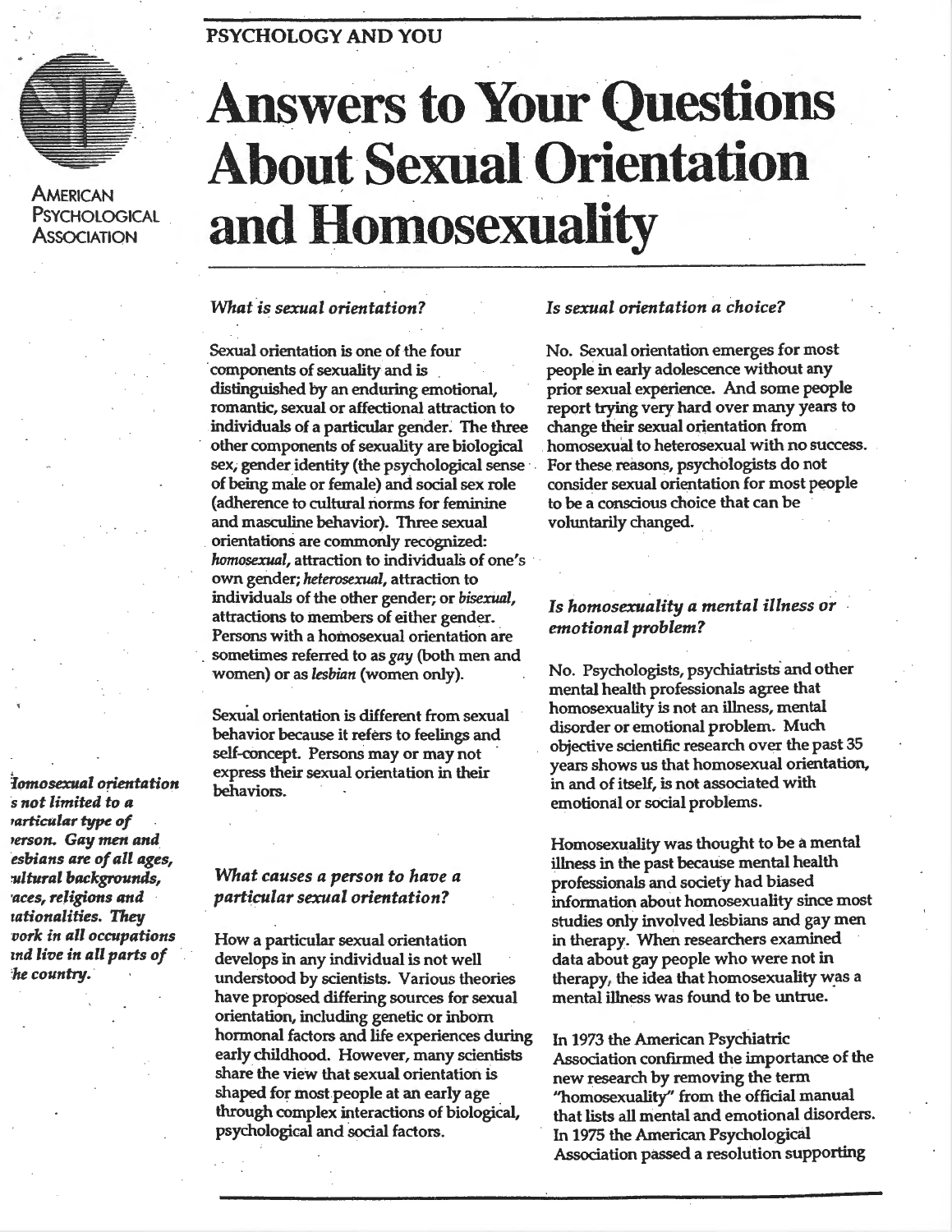this action. Both associations urge all mental health professionals to help dispel the stigma of mental illness that some people still associate with homosexual orientation. Since the original declassification of homosexuality as a mental disorder, this decision has subsequently been reaffirmed by additional research findings and both associations.

## *Can lesbians and gay men be good parents?*

Yes. Studies comparing groups of children raised by homosexual and by heterosexual . parents find no developmental differences between the two groups of children in their . intelligence, psychologicai adjustment, social adjustment, popularity with friends, development of social sex role identity or development of sexual orientation.

Another stereotype about homosexuality is the mistaken belief that gay men have more of a tendency than heterosexual men to sexually molest children. There is no evidence indicating that homosexuals are more likely than heterosexuals to molest children.

# *Why do some gay men and lesbians tell people about their sexual orientation?*

Because sharing that aspect of themselves with others is important to their mental health. In fact, the process of identity development for lesbians and gay men, usually called "coming out," has been found to be strongly related to psychological adjustment - the more positive the gay male or lesbian identity, the better one's mental health and the higher one's selfesteem.

# *Why is the "coming out" process difficult for some gays and lesbians?*

Because of false stereotypes arid unwarranted prejudice towards them, theprocess of "coming-out" for lesbians and gay men can be a very challenging process which may cause emotional pain. Lesbian and gay people often feel "different" and ·"alone" when they first become aware of same-sex attractions. They may also fear being rejected by family, friends, co-workers and religious institutions if they do "come out."

In addition, homosexuals are frequently the targets of discrimination and violence. This threat of violence and discrimination is an obstacle to lesbian and gay people's development. In a 1989 national survey, 5% of the gay men and 10% of the lesbians reported physical abuse or assault related to being lesbian or gay in the last year; 47% reported some form of discrimination over their lifetime. Other research has shown similarly high rates of discrimination or violence.

## *What can be done to help lesbians and gay men overcome prejudice and discrimination against them?*

The people who have the most positive -attitudes toward gay men and lesbians are those who say they know one or more gay person well. For this reason, psychologists believe negative attitudes toward gays as <sup>a</sup> group are prejudices that are not grounded in actual experience with lesbians or gay men but on stereotypes and prejudice.

Furthermore, protection against violence and discrimination are very important, just as they are for other minority groups. Some states include violence against an individual on the basis of her or his sexual orientation as a "hate crime" and eight U.S. states have laws against discrimination on the basis of sexual orientation.

# *Can therapy change sexual orientation?*

No. Even though homosexual orientation is not a mental illness and there is no scientific ·reason to attempt conversion of lesbians or gays to heterosexual orientation, some individuals may seek to change their own sexual orientation or that of another individual (for example, parents seeking

*TheAPA encourages all mental health professionals to work to help persons of all sexual orientations to accept and integrate their inner feelings and to overcome their prejudices and false beliefs about one another.*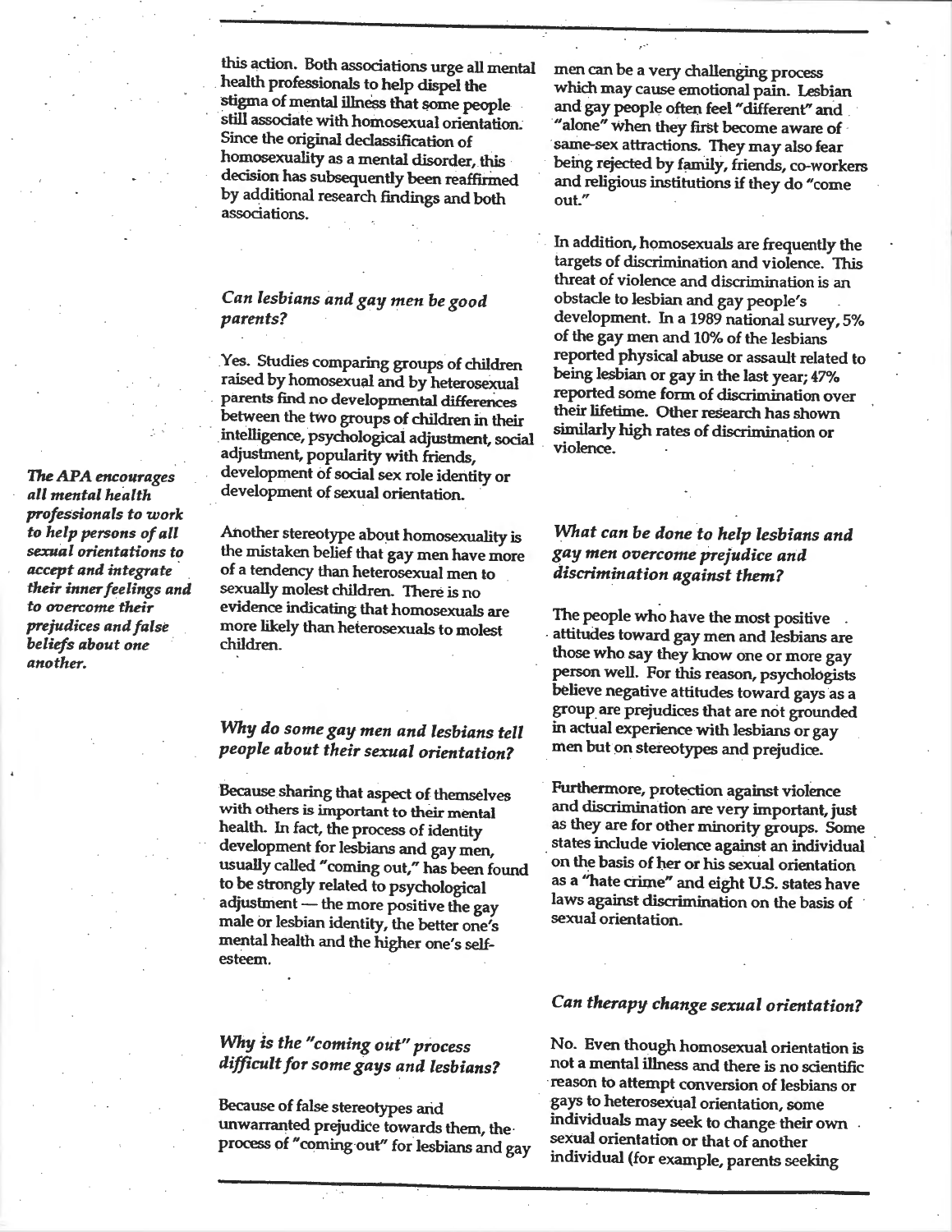therapy for their child). Some therapists who undertake this kind of therapy report that they have changed their clients' sexual orientation (from homosexual to heterosexual) in treatment. Close scrutiny of their reports indicates several factors that cast doubt: many of the claims come from organizations with an ideological perspective on sexual orientation, rather than from mental health researchers; the treatments and their outcomes are poorly documented; and the length of time that clients are followed up after the treatment is too short.

In 1990 the American Psychological · Association stated that scientific evidence does not show that conversion therapy works and that it can do more harm than good. Otanging one's sexual orientation is not simply a matter of changing one's sexual behavior. It would require altering one's emotional, romantic and sexual feelings and restructuring one's self-concept and social identity. Although some mental health providers do attempt sexual orientation conversion, others question the ethics of trying to alter through therapy a trait that is not a disorder and that is extremely important to an individual's identity.

Not all gays and lesbians who seek therapy want to change their sexual orientation. Gays and lesbians may seek counseling for any of the same reasons as anyone else. In addition, they a seek psychological help to "come out" or to deal with prejudice, discrimination and violence.

*Why* is *it important for society to be*  · *better educated about homosexuality?* 

Educating all people abo orientation and homosexually is likely to diminish anti-gay prejudice. Accurate information about homosexuality is especially important to young people struggling with their own sexuai identity. Fears that access to such information will affect one's sexual orientation are not valid. *tJ* 

# *Where can·Ifind more information about homosexuality?*

The publications and organizations listed · below can all provide you with further information.

#### References:

Garnets, L.D., et al, "Issues in Psychotherapy With Lesbians and Gay Men," *American Psychologist,* Vol. 46, No.9, pp 964-972.

. Goodchilds, J.D., *Psychological Perspectives on Human Diversity* in *America,* American Psychological Association, Washington, DC, 1993~

Garnets, L.D., and Kimmel, D.C., *Psychological Perspectives* on *Lesbian* & Gay *Male Experiences,* Columbia University Press, . NY, 1993.

Gonsiorek, J.C., and Weinrich, J.D., *Homosexuality: Research Implications For Public Policy,* Sage Publications, CA, 1991.

Herek, G.M., and Berrill, K.T., *Journal of Interpersonal Violence,* Vol. 5, No.3.

#### Organizations:

National Gay and Lesbian Task Force . 2320 17th Street, NW Washington, DC 20009 (202) 332-6483

National Institute of Mental Health 5600 Fishers Lane, Room 7C02 Rockville, MD 20857 (301) 443-4513

Parents, Families and Friends of Lesbians and Gays U0114th Street, NW, Suite 1030 Washington, DC 20005 (202) 638-4200

Sex Information and Education Counsel of the United States 130 W. 42nd Street, Suite 350 New York, NY 10036 (212) 819-9770